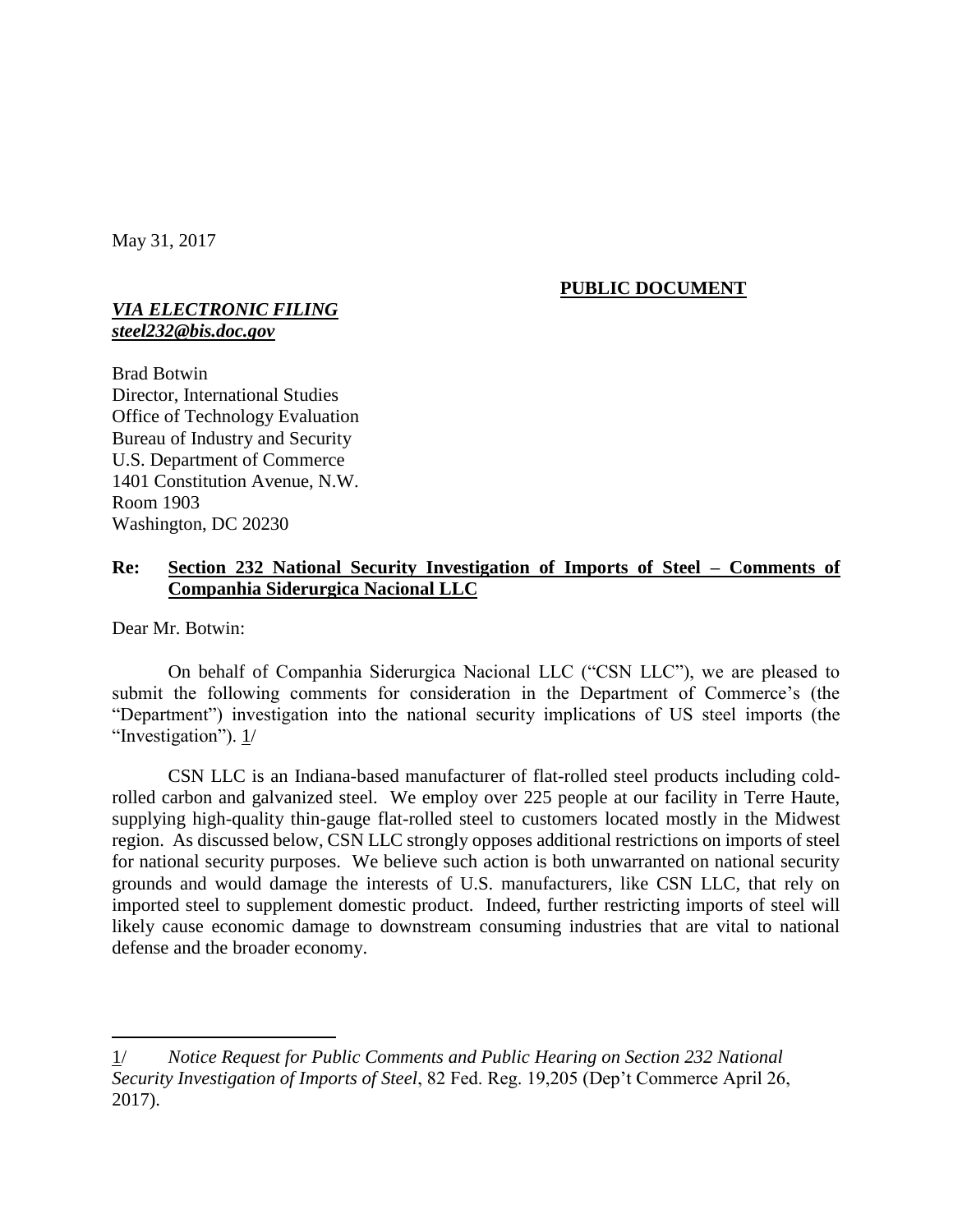# **I. STEEL IMPORTS ARE AN IMPORTANT BASE OF SUPPLY TO CONSUMING INDUSTRIES IN THE UNITED STATES**

CSN LLC, like many other U.S. manufacturers has historically purchased the bulk of its steel requirements from U.S. producers. We generally prefer to buy domestically because of the shorter lead times and lower logistics costs. However, our experience – an experience shared by many other U.S. steel consumers – is that it is simply not possible in all cases to purchase solely from domestic sources. CSN LLC therefore looks to imports as a supplemental source of supply.

Measures to artificially restrict access to imported steel will put companies like CSN LLC at a serious competitive disadvantage in downstream markets. The inevitable result will be an expansion of imports and competition in downstream product markets, damaging our sales opportunities and, ultimately, reducing demand for domestic steel as companies like CSN LLC would be forced to reduce production.

# **II. THE U.S. STEEL INDUSTRY IS FUNDAMENTALLY HEALTHY**

We also fundamentally disagree with the proposition that the U.S. industry is not already competitive and healthy. To the contrary, the U.S. steel industry today is likely at its most competitive level in history. The American Iron and Steel Institute characterizes the U.S. steel industry as "highly competitive."  $2/$  It is reportedly among the most productive in the world – according to the AISI labor productivity in the U.S. steel industry has seen a five-fold increase since the early 1980s, going from an average of 10.1 man-hours per finished ton to an average of 1.9 man-hours per finished ton of steel in 2015. 3/ Analysts have predicted that U.S. crude steel output, driven by strong activity in non-residential building and oil and gas, will increase by 4.4 per cent in 2017, reversing almost two years of contraction, according to an average of forecasts from a Financial Times survey of 20 analysts.  $\frac{4}{7}$  Prices increased throughout most of 2016.  $\frac{5}{7}$ 

In short, the U.S. steel industry is fundamentally healthy and competitive.

# **III. COMMERCIAL CONCERNS SHOULD BE ADDRESSED THROUGH ESTABLISHED TRADE REMEDY MEASURES OR NEGOTIATION**

In announcing the launch of this Section 232 investigation last month, the U.S. Government referenced an increase in the volume of steel imports and concern that such imports are "unfairly

 $\overline{a}$ 

5/ *Id.*

<sup>2/</sup> *Id.* at 5.

<sup>3/</sup> *Id*.

<sup>4/</sup> *U.S. Steel Industry Expected to Return to Growth*, Financial Times (Dec. 27, 2016), available at https://www.ft.com/content/1522243c-c93e-11e6-8f29-9445cac8966f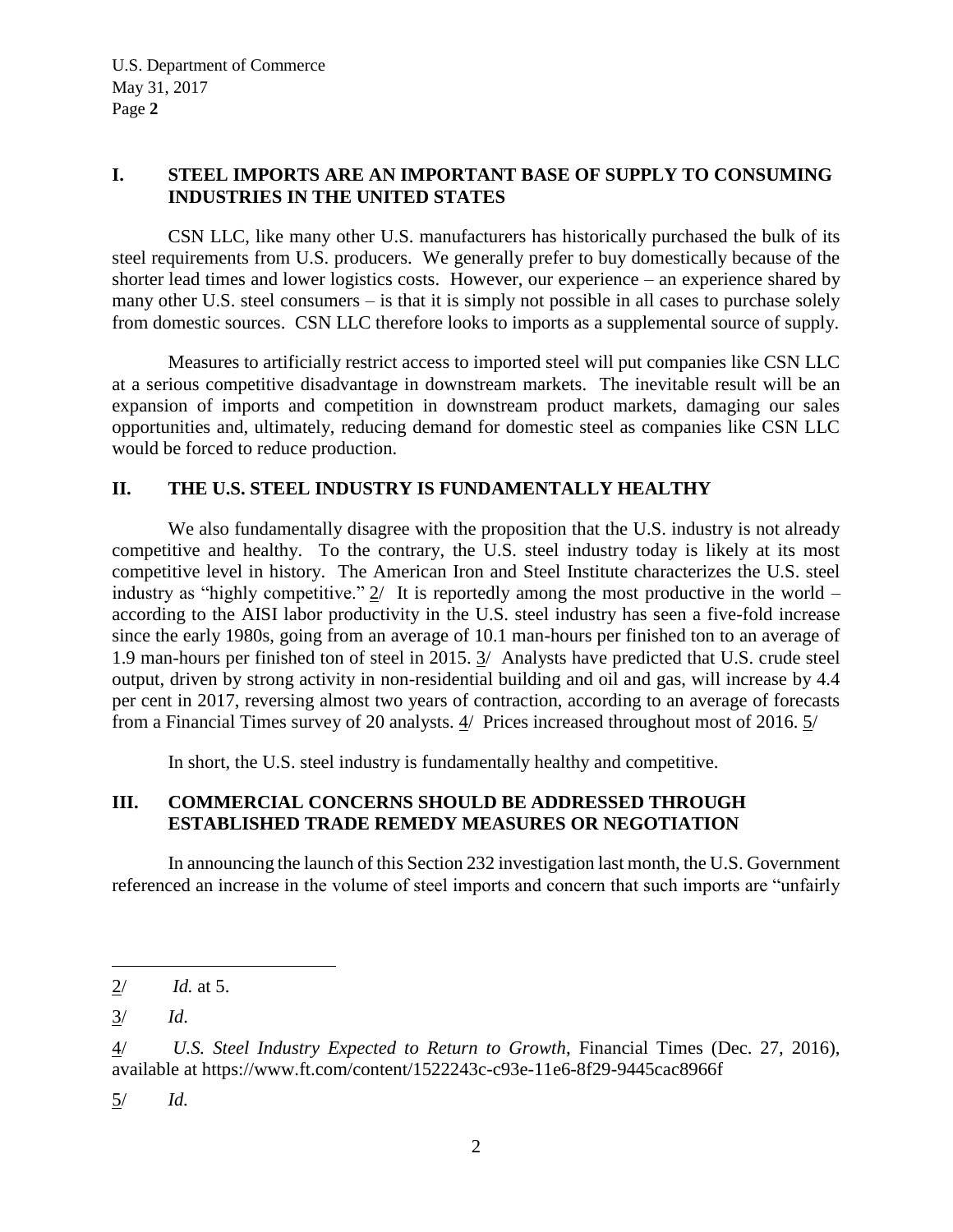subsidized" and sold at "artificially low price." 6/ President Trump is further quoted as observing that foreign nations are "dumping vast amounts of steel all over the United States, which essentially is killing our steelworkers and steel companies." 7/ The Department has also notably cited to the "the large volumes of excess global steel production and capacity" that are allegedly injury the U.S. steel industry. 8/

We are generally sympathetic to the concerns regarding unfair competition and overcapacity in the global steel industry that have been raised by the United States. However, the appropriate and lawful means for members of the World Trade Organization ("WTO") to address issues of unfair trade is preferably through a process of bilateral or multilateral negotiation, or through established legal trade remedies – in particular, the antidumping duty and countervailing duty mechanisms.

In fact, as the Department itself observes, the United States has already imposed over 150 antidumping and countervailing duty measures against imports of steel, with another 13 such investigations pending. 9/ Thus, the United States is already taking aggressive lawful measures to address what it perceives to be unfair pricing and subsidization, covering a large proportion of U.S. steel imports.

Article XXI of the General Agreement on Tariffs and Trade ("GATT") recognizes a limited exception for restricting trade where a member considers it "necessary for the protection of its essential security interest." However, that provision also qualifies this right by stipulating that such actions is excepted when "taken in time of war or other emergency in international relations." 10/ Members have accordingly invoked this limited exception in only six cases before GATT dispute settlement panels and only in three instances before the WTO. The limited application of the exception is a reflection by members, including the United States, that it should not be applied so broadly as to harm the free market principles that are the foundation of the WTO's legal system. As individuals involved in the drafting of the exception recognized, "every [member] should be cautious not to take any step which might have the effect of undermining the General Agreement," by frivolously invoking GATT Art. XXI. 11/

That members have limited invoking GATT Art. XXI to instances of armed conflict and international crises is a reflection of the respect among nations that the exception should only be

- 9/ April 20, 2017, Press Release at 1.
- $10$  GATT Art. XXI(b)
- 11/ GATT/CP.3/SR.22, Corr. 1.

<sup>6/</sup> *See* Press Release, U.S. Department of Commerce, Office of Public Affairs (April 20, 2017).

<sup>7/</sup> *Id.*

<sup>8/</sup> *See* Frequently Asked Questions, U.S. Department of Commerce, Office of Public Affairs (April 21, 2017).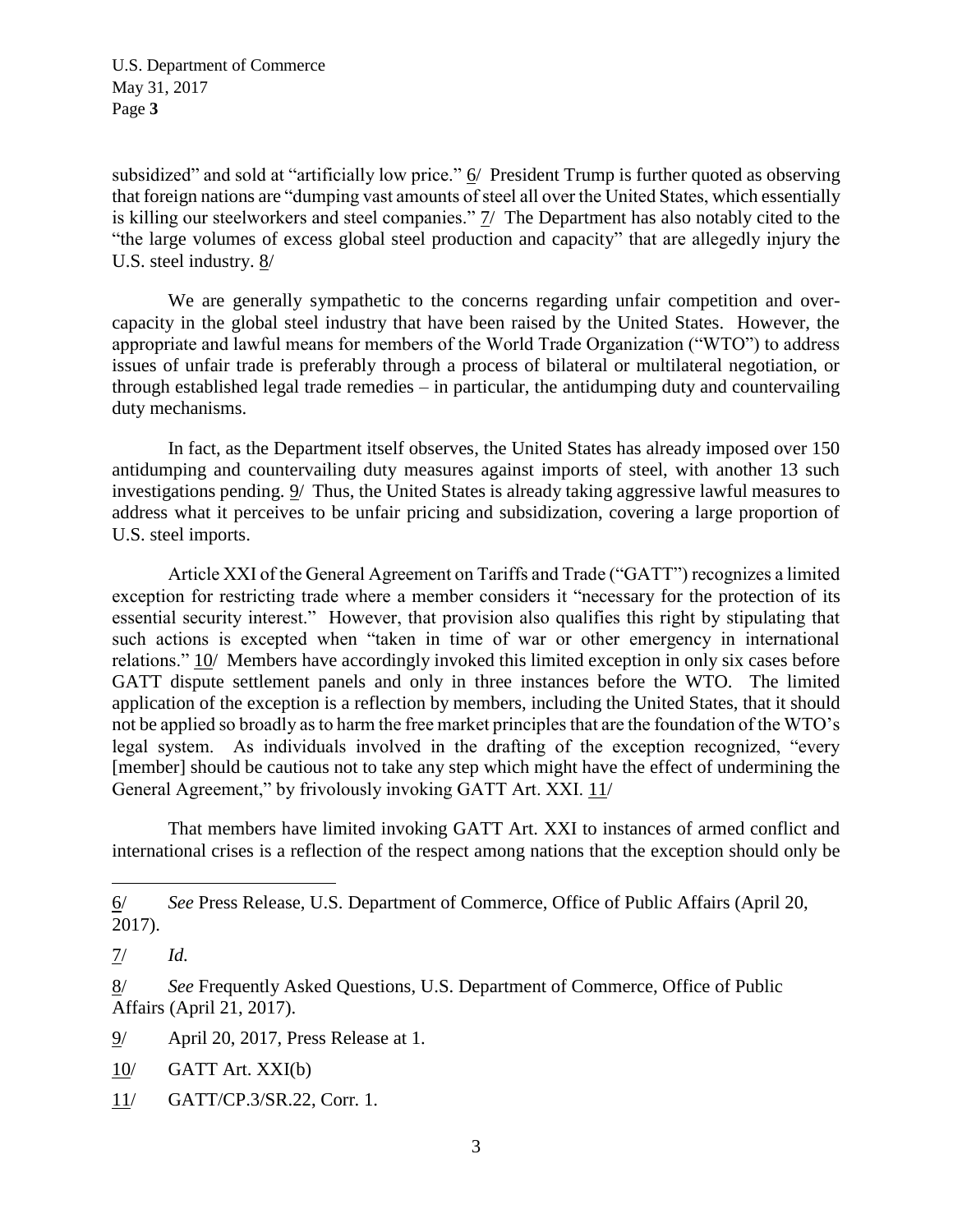$\overline{a}$ 

applied narrowly, and where "essential" for their interests. The United States, to date, has been a consistent defender of this interpretation of GATT Article XXI. Invocation of Section 232 in the absence of "war or other emergency in international relations," which has not been alleged by the United State Government in this case, would be a dramatic and harmful departure from the limited application of the national security exception to date.

We are also concerned that precipitous action under Section 232 to address what is essentially a commercial concern will inadvertently invite similar action by other trading partners of the United States and, quite possibly, also retaliatory measures. The United States should therefore approach this issue with extreme caution. The appropriate method to address the concerns raised by the United States, such as global over-capacity in steel production, clearly is through multilateral negotiation, not unilateral action.

## **IV. THERE IS NO NATIONAL SECURITY JUSTIFICATION FOR LIMITING STEEL IMPORTS BEYOND EXISTING ANTI-DUMPING AND COUNTERVAILING DUTIES**

In accordance with the Department's regulations (15 C.F.R. Part 705), the Department has instituted a Section 232 investigation to determine if there are any national security concerns related to steel imports. Based on the twenty-six 232 investigations instituted to date, we understand that the Department and the President have only restricted imports under the law in seven instances, five of which concerned petroleum imports.

Most recently, the Department investigated imports of iron ore and semi-finished steel in 2001 and determined that there was

> no probative evidence that imports of iron ore or semi-finished steel threaten to impair national security. Neither is there evidence to showing that the United States is dependent on imports of iron ore or semi-finished steel, nor evidence showing that such imports fundamentally threaten the ability of domestic producers to satisfy national security requirements. 12/

In support of this conclusion, the Department found that:

 "The demand of critical industries for iron ore and semi-finished steel can be readily satisfied by domestic production, even assuming that all such demand were necessary to preserve the national security (which is not the case)."

<sup>12/</sup> US Department of Commerce, *The Effect of Imports of Iron Ore and Semi-Finished Steel on the National Security* 1 (October 2001) (**Exhibit 1**).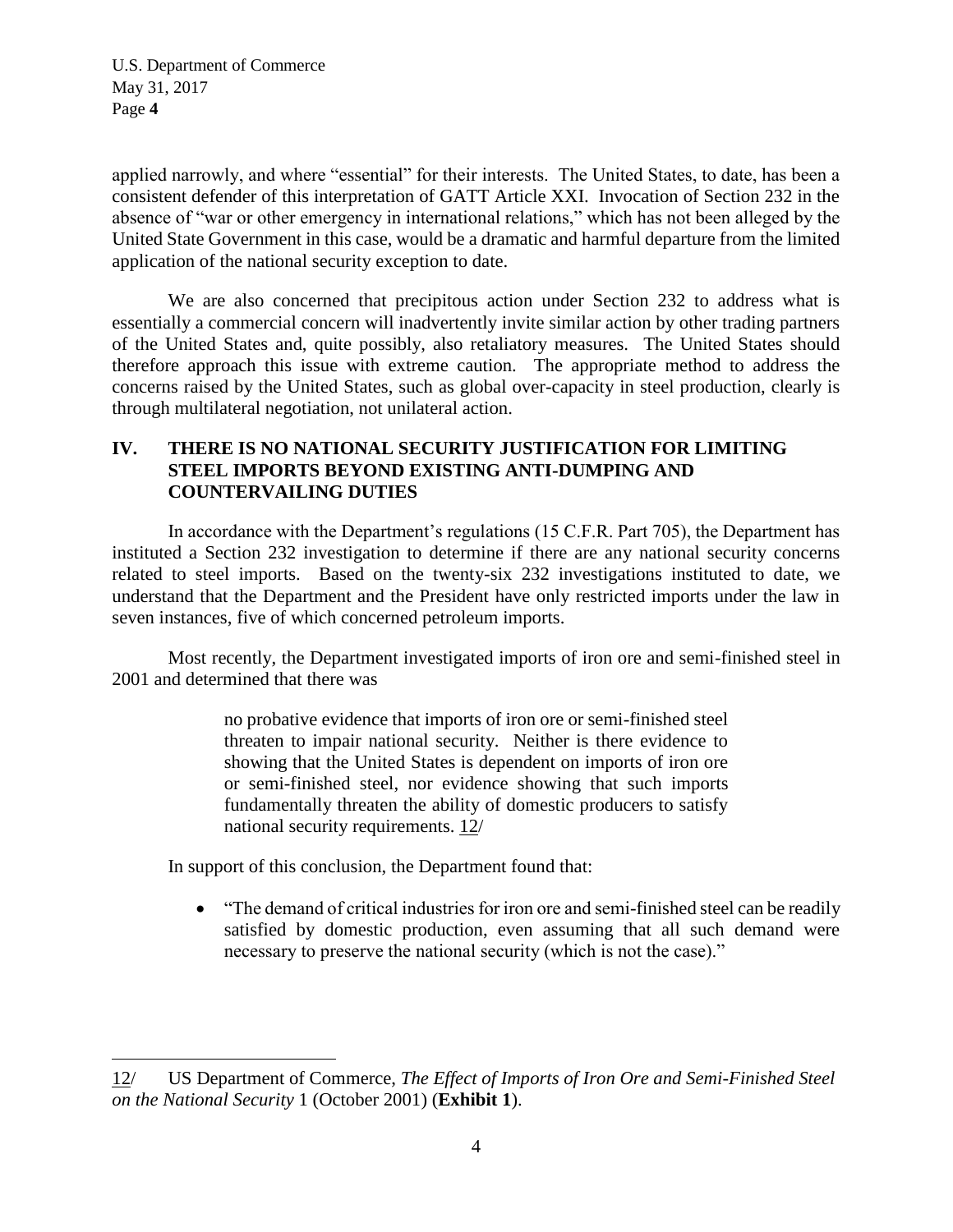- "U.S. industry currently has, and anticipates continuing to have in the future, sufficient human resources, products, raw materials, and other supplies and services needed for the production of iron ore and semi-finished steel."
- "Imports of iron ore and semi-finished steel are from diverse and "safe" foreign suppliers, with the largest suppliers of these products being U.S. allies in the Western Hemisphere (Canada, Mexico, and Brazil)."
- "Although domestic manufacturers of iron ore and semi-finished steel clearly are enduring substantial economic hardship, there is no evidence that imports of these items (which account for approximately 20 and 7 percent of U.S. iron ore and semifinished steel consumption, respectively) fundamentally threaten to impair the capability of U.S. industry to produce the quantities of iron ore and semi-finished steel needed to satisfy national security requirements, a modest proportion of total U.S. consumption."

These conclusions, moreover, explicitly took into account the campaign against terrorism resulting from the events of September 11, 2001, and the associated increased requirements of related military operations.

If the Department applies the same analytical approach as in the 232 investigation of iron ore and semi-finished steel in 2001, the clear conclusion must be that U.S. national security is not being harmed by imports of steel.

The Department has explained that imports may impair U.S. national security in two ways: (1) through excessive domestic dependency on unreliable foreign suppliers, or (2) if imports fundamentally threaten to impair the capability of the relevant US industry to satisfy national security requirements. 13/ Factors the Department takes into account for determining such impairment include, *inter alia*: (1) domestic production needed for projected national defense requirements, (2) the capacity of domestic industries to meet such requirements, and (3) existing and anticipated availability of the human resources, products, raw materials, and other supplies and services essential to national defense. In addition, the Department considers the wider impact that imports may have on the U.S. economy, including the impact of foreign competition on the economic welfare of individual domestic industries, with an emphasis on the impact of competition on twenty-eight "critical industry sectors." 14/

Applying these same factors to the U.S. steel industry today, and across the five product categories identified by the Department for investigation (i.e., flat products, long products, pipe and tube products, semi-finished products, and stainless products), the Department will be unable to find that national security is being impaired by imports of steel. U.S. security requirements as

<sup>13/</sup> *Id.* at 6-7.

<sup>14/</sup> *Id.*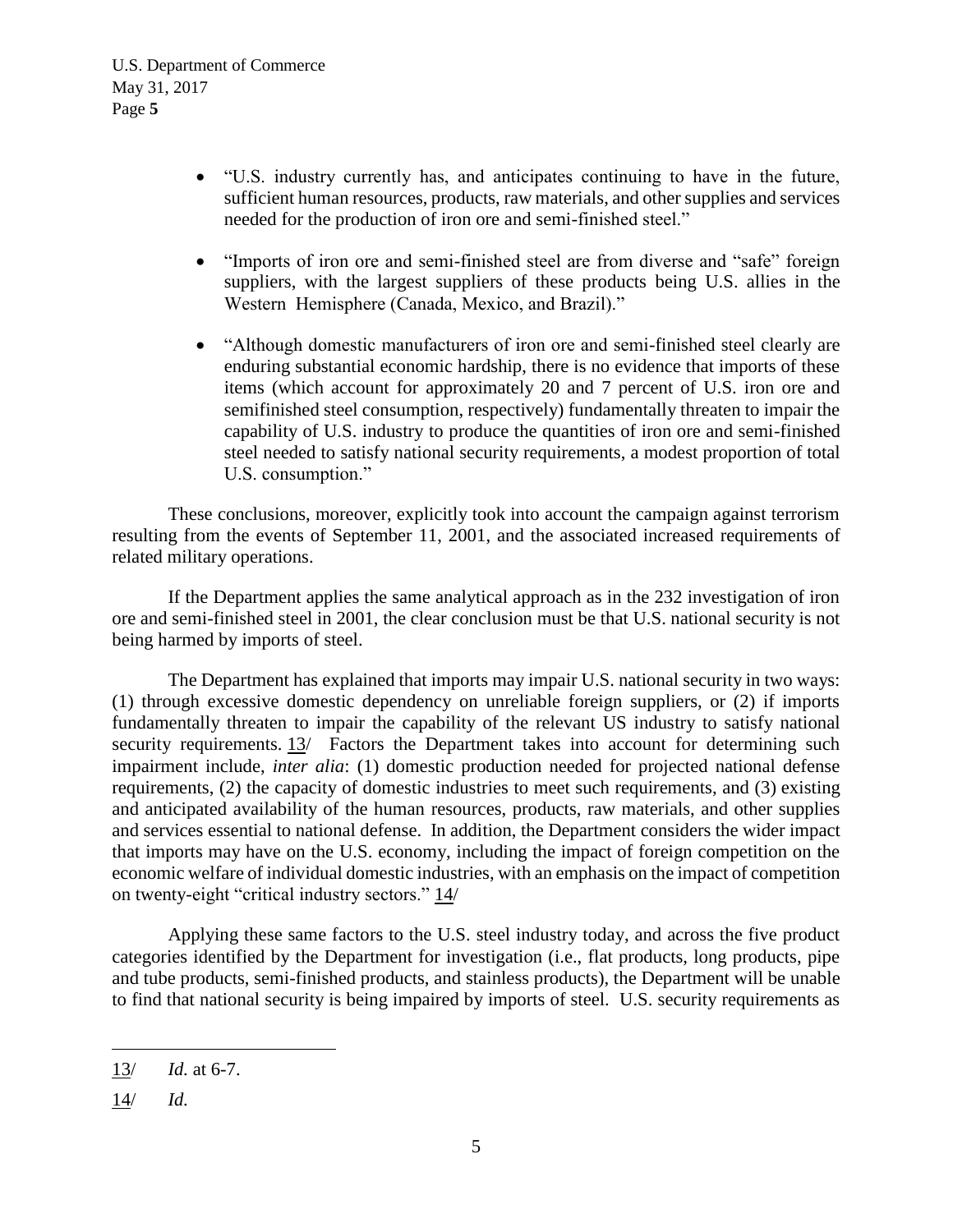represented by the most-recently-completed *Quadrennial Defense Review* in 2014 are not fundamentally different than in 2001. 15/

Nor is the condition of the U.S. steel industry significantly changed or more vulnerable than in the past (particularly considering the intervening imposition of numerous antidumping and countervailing duty measures on various steel products over the last five years). The American Iron and Current U.S. steel capacity utilization reportedly is in the range of 74%, leaving substantial room to expand production to meet national security needs. 16/ Indeed, the U.S. steel industry reportedly produced in excess of 87 million tons of steel in 2015, and directly or indirectly employs more than 1 million U.S. jobs. 17/ As noted above, the U.S. steel industry is also reportedly among the most productive in the world – labor productivity in the U.S. steel industry has seen a five-fold increase since the early 1980s, going from an average of 10.1 man-hours per finished ton to an average of 1.9 man-hours per finished ton of steel in 2015. 18/

Applying the same analytical framework used in the Department's 2001 Section 232 analysis of iron ore and semi-finished steel products, it is clear that U.S. defense and critical industry sectors remain unimpaired from a national security perspective. As the Department found in the 2001 investigation, national defense consumes a very small (only 0.25% in 2001) of total primary steel and iron manufacturing output – a sum indicative of the defense industry's reliance on steel generally. 19/ Even if the Department doubled or tripled this estimate for changed circumstances, there would be no realistic possibility of a threatened shortfall in domestic steel production capacity to meet national security requirements. The American Iron and Steel Institute estimate that national defense and homeland security accounted for only 3% of 2015 steel shipments. 20/ In addition, the U.S. national defense industry has continued to ensure preferences for domestically-produced steel through consistent use of "Buy American" provisions in supply agreements – a feature applicable to most U.S. defense supply agreements and entirely permissible at the WTO.

With respect to the wider economic question, the Department found in 2001 that all twentyeight industry sectors combined only consumed 30.88% of total primary steel and iron

<sup>15/</sup> *See* U.S. Department of Defense, *Quadrennial Defense Review: 2014* (March 2014)(**Exhibit 2**).

<sup>16/</sup> American Iron and Steel Institute, *This Week's Raw Steel Production*, May 20, 2017, available at https://www.steelmarketupdate.com/news/category/191-weekly-raw-steelproduction/ (**Exhibit 3**).

<sup>17/</sup> American Iron and Steel Institute, *Profile 2016*, at 4, 6 (**Exhibit 4**).

<sup>18/</sup> *Id*.

<sup>19/</sup> *2001 Section 232 Report* at 6.

<sup>20/</sup> American Iron and Steel Institute, *Profile 2016*, at 6.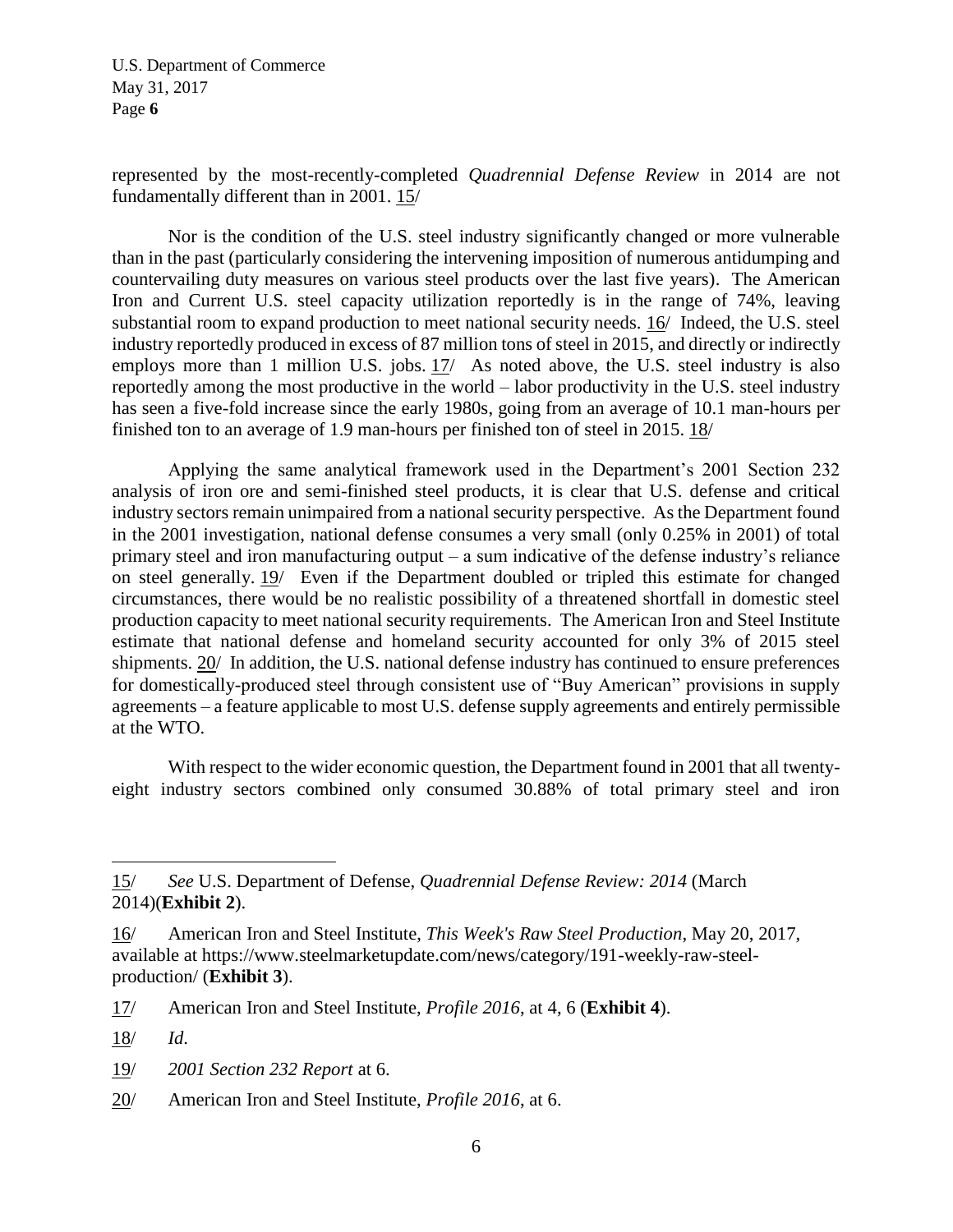manufacturing output in 2001. 21/ Moreover, even this estimate grossly overstates the defenserelated consumption, as the Department concluded that "a substantial portion of consumption by these industries is likely not related to national security requirements." 22/ We have no information to suggest that steel consumption among these twenty-eight industry sectors has changed materially since the 2001 investigation. And without a material change in steel consumption, the Department is very unlikely to find conditions that warrant the imposition of trade restrictive measures for "essential national security" reasons in accordance with the Department's regulations.

In summary, should the Department of Commerce proceed with this investigation, despite the blatant commercial focus of the investigation, we urge the Department to apply methodologies that are consistent with those employed in the 2001 investigation. If properly applied that analysis must again lead to the conclusion that imports of steel do no threaten national security.

## **V. IF A REMEDY IS APPLIED IT SHOULD BE PRODUCT-SPECIFIC AND SHOULD INCLUDE TERMINATION OF AD/CVD MEASURES**

If the Department nevertheless makes an affirmative finding and the President determines to apply a remedy under Section 232, we respectfully submit that any remedy should be productspecific and must account for any antidumping (AD) and/or countervailing duty (CVD) measures being imposed on the same product and country to avoid unfairly imposing a double-remedy.

The scope of the Section 232 investigation is extremely broad and encompasses literally dozens of distinct products, each of which warrants separate analysis. We note that during the section 201 safeguards investigation of steel products conducted back in 2001, the U.S. International Trade Commission ("ITC") recognized multiple distinct categories or groupings of steel products, including: (1) carbon and alloy steel flat products, including steel, including carbon and alloy steel slabs, plate, hot-rolled steel, cold-rolled steel, grain-oriented electrical steel, coated steel and tin mill products; (2) carbon and alloy steel long products, including ingots, hot bar, cold bar, reinforcing bar, rails, wire, steel rope, nails, shapes, and fabricated structural units; (3) carbon and alloy steel tubular products, including seamless tubular products other than oil country tubular goods ("OCTG"), seamless OCTG, welded tubular products other than OCTG, welded OCTG, and fittings; and (4) stainless and toll steel products, including slabs/ingots, plate bar , rod tool steel, wire, cloth, steel rope seamless tubular products, welded tubular products, and fittings. The ITC Commissioners making affirmative determinations recommended significantly different remedies for each of these products, recognizing that each product faces different conditions of competition and injury profiles. 23/

<sup>21/</sup> *Id.*

<sup>22/</sup> *Id.* at 14.

<sup>23/</sup> *See Steel*, Inv. No. TA-201-73, USITC Pub. 3479 (Dec. 2001) at 17-23.